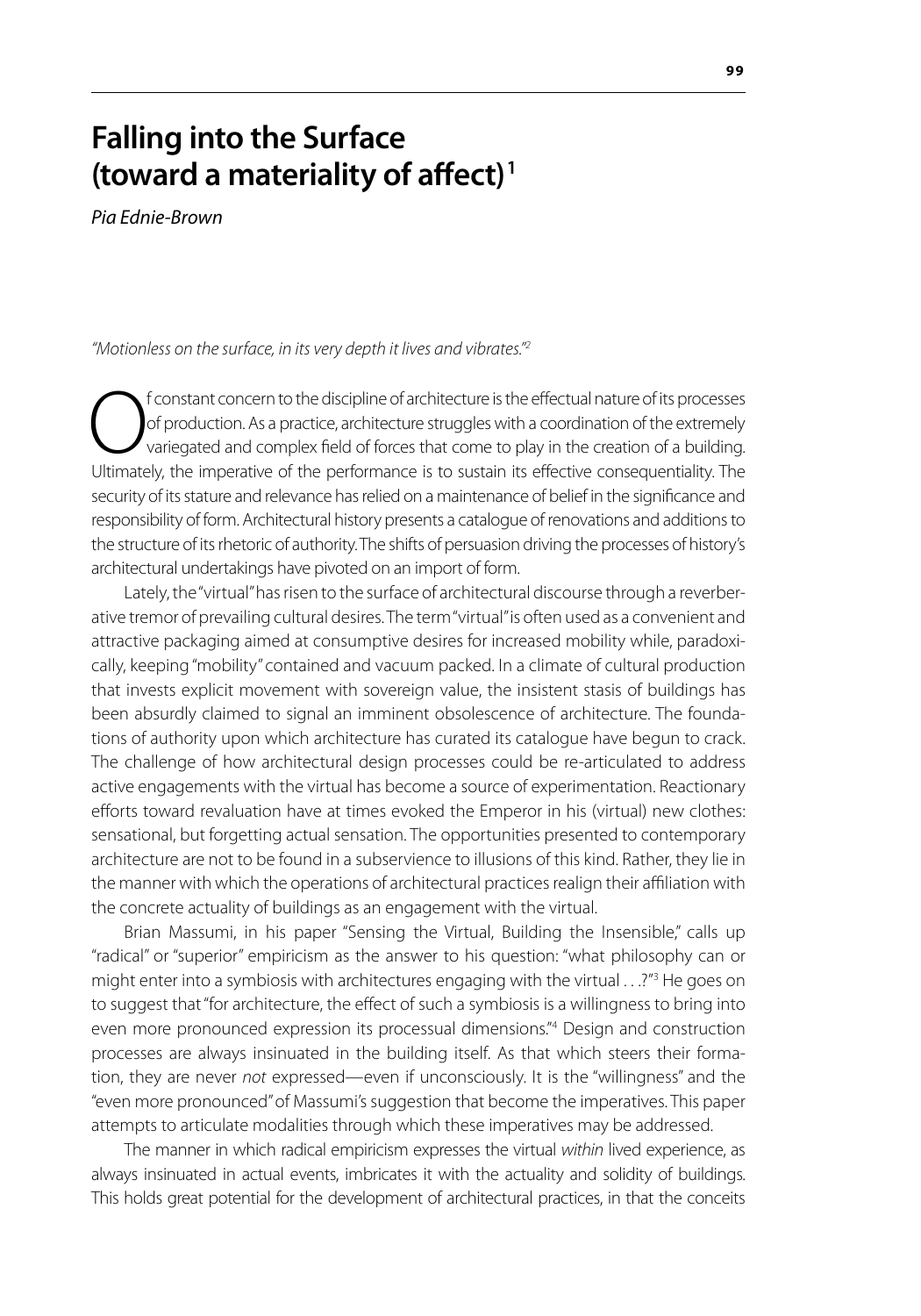produced by dichotomous logic can be productively redressed. Where there can be no actuality without the virtual, stasis no longer points to a death (of architecture) but to an invigoration of the zone of potential that plays around the concrete. This impacts directly upon the limits and dimensions of processuality, as it involves a shift in the arrangements with which the modalities of practice can engage with the virtual. Contrary to a placement of events according to a division between supposedly exclusive terms—form and social praxis, for example—there is a more subtle relation of intertwinement, which, in as much as it still presents a division, has itself been realigned. As Philip Goodchild writes: "The fundamental division is no longer that between the subjective and the objective, the mental and the material, artifice and nature, but between spontaneity and receptivity: the power to affect and the power to be affected."<sup>5</sup> This shift of attention invigorates the potentiality of the relations themselves.

Within these folded realignments, Massumi's suggestion can be seen to have simultaneous relevance to both processes of design and experiential processes involved in the "completed" building itself. This fundamental issue of radical empiricism challenges architectural discourse, which has a blithe tendency to regard anything *after* the closure of construction and *prior* to an appearance in the pages of an historical text to be outside the interest and authority of the discipline. This gap in disciplinary attention has arisen in tandem with the hold that subjectivity has maintained on questions of experience. In humanist models of subjectivity, the subject, the perceiver, holds the balance of power (to affect and be affected). The building (or object) falls into a realm of unspeakable action in that it cannot be contained by authoritative moulds. Radical empiricism invites an effort to both acknowledge and realign these otherwise silent, but nevertheless inscriptive affects. Significantly, the restructuring of relations with which this effort is undertaken is set up such that acknowledgments of the virtual do not fall back into the insistent banality of disciplinary authority. The task is to release life (the virtual) wherever it may be trapped.

Radical empiricism calls up this challenge through a vastly expanded notion of subjectivity that invites architecture to stretch out and test its processual limits. Félix Guattari set out the extended limits of this refigured subjectivity in his final book, *Chaosmosis: An Ethico-Aesthetic Paradigm*, in which he writes: "How are the new fields of the possible going to be fitted out? How are sounds and forms going to be arranged so that the subjectivity adjacent to them remains in movement, and really alive?"6 Embedded within this passage is a radical (empirical) twist. The problem is not subjective uncertainty but how subjectivity is kept alive; how significance can be released from the classical moulds of objectivity. Objectivity is merely fixed subjectivity: the subjective forced still. The life of subjectivity is not simply in the shifts of an interpretative field but the operations of a set of engagements, a "machinic assemblage." Here the subjective is not "originated" in an individual rather it is produced through the transitory assemblages of a vast array of impersonal forces.

These assemblages crystallize or precipitate through a twist onto a surface that expresses the textures of perception. In turning to touch, to make sense of this tactility, these emergent, textural signs are contracted into tools of action. The act of contraction divides this information into distinct modalities whereupon perception emerges and reconverges as geometrical, reasonable forms of appearance. Subjectivity moves about these contractions and dilations of the processes of surfacing. Designing arrangements that may actively keep subjectivity alive, falls back upon setting out the conditions or parameters of processes that are themselves open and mobile.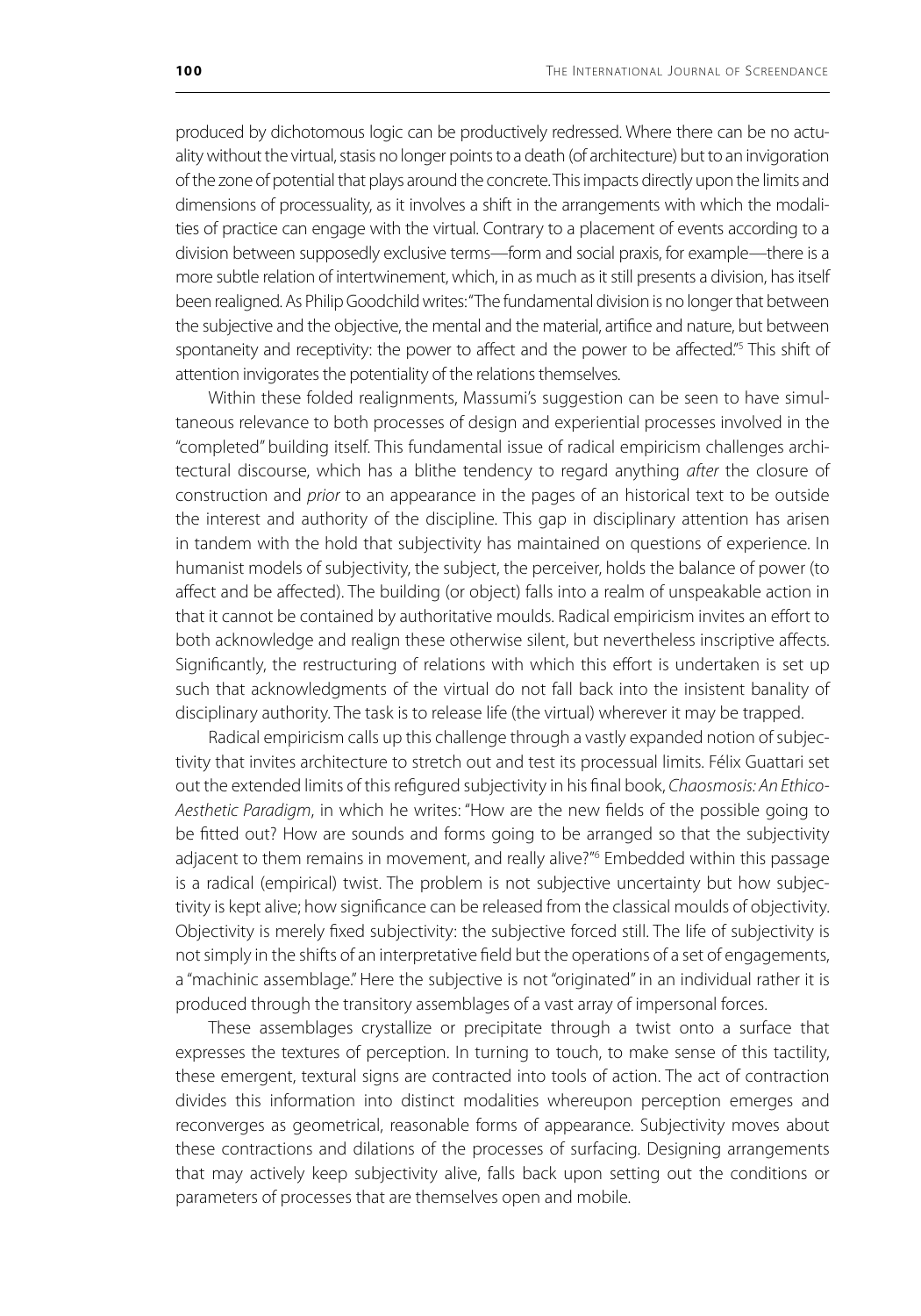#### **Forming Habits**

Architectural practice has a tendency to establish the visualization of form as the primary condition enabling processes of design. Form, as an exercise in itself, untied to the specificities of durational presence (matter), is linked to the status of geometry as an idealized phenomenon. Geometrical laws appear as universal truths cut free from temporality and the affective dimensions of historicity. Ideally, an equilateral triangle was the same for Pythagoras as it is for us today. As an Idea, geometry arrives as an already-made, an unchanging set of truths that simply exist, apparently prior to and separate from perception. In the work of French philosopher, Henri Bergson, there is an effort to turn back upon the conditions within which geometry emerges. Geometry and form are thereby rendered as contingent, undermining their claim to universality. As Bergson writes: "the universe is not made, but is being made continually."7

Perception of space and form is defined by that which Bergson calls a "virtual geometry." In *Creative Evolution* he explains: "You cannot present this space to yourself without introducing, in the same act, a virtual geometry which will, of itself, degrade itself into logic, for, space cannot be given without positing also logic and geometry, which are along the course of the movement of which pure spatial intuition is the goal."<sup>8</sup> Form, arrived at through logical interpolations upon virtual geometries, becomes a habit secreted from memory: empirical information accumulates in mnemonic refrains and inscribes itself through patterns of perception. Pure form, on the other hand, as an idealized, static geometry, violates memory through a suppression of its power to affect; it is a ready-made set of laws of dry and seemingly autonomous consistency. These laws are so consistent that they insist on being (true) and defy the transformative impulse of becoming. Bergson suggests that consciousness must "detach itself from the *already-made* and attach itself to the *being*made " in order for it to engage with the principles of its emergence.<sup>9</sup> Already-made laws tend to restrain the perceived from flowing out of strictly delimited moulds, and train it to abrogate the shifts that rustle across the surface of perception. They maintain an impeccable garden in which new life is already tame and unplanned emergence is outlawed.

When architects design primarily through the manipulation of form they will tend to assume the already-made of form itself. Particular forms will emerge, but form itself loses potential dimensions of mobility in the process. This is no less the case in the movements of morphing computer animations than in orthogonal extrusions of floor plans. How might architectural practice turn back upon and attach itself to the being-made of form? How can form affect and be affected by movements *not already contained within the parameters of a form driven process*? This requires a departure from such processual habits, venturing instead into a sensitized field.

#### **Becoming Sensitive**

The operations of this sensitized field can be usefully illustrated with Massumi's account of warm water:

If heat is increased at a certain rate, a threshold is reached at which order spontaneously arises out of chaos. The liquid differentiates. Certain regions turn in on themselves, "nucleate" form fluid boundaries. Whirlpools form: convection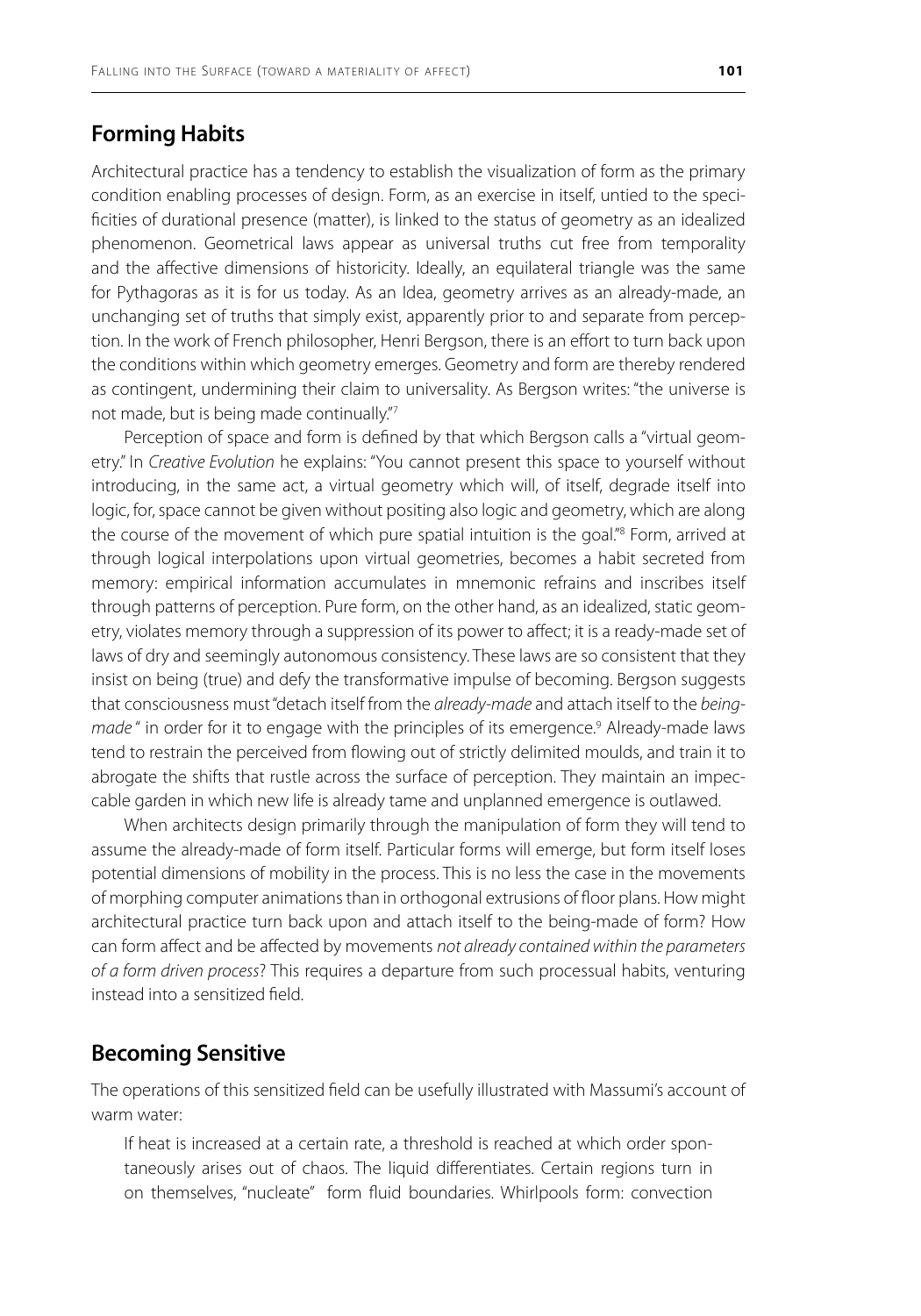currents. These vortices appear because the liquid is under another constraint besides the command to regain equilibrium through thermodiffusion. That second constraint is gravity . . . In the process, the liquid became "sensitive." The effect of gravity on a liquid at rest is normally negligible, but in its agitated state, the liquid suddenly "perceived" it and was transformed.<sup>10</sup>

Here, the process of becoming sensitive involves the awareness or perception of an otherwise relatively latent presence. The vortices swirl the liquid into a moment of intensive order, such that the entire body of water becomes highly coordinated and "any chance disturbance that might occur in one area will immediately be 'felt' everywhere."<sup>11</sup> A set of relations is at once articulated, and this is what the Idea of pure form seeks to obliterate: namely, the conditions of its emergence.

Think of any moment in which instability arises. Say, for instance, you teeter and fall or almost fall. The experience is one in which the sensation of gravity lurches forward as an amplified presence. This sensation can be completely overwhelming—as if an invisible hand has thrown you. Commonsense falls apart as the senses fall together into the realm of sensation. You become integrated and dispersed across a singularly coordinated gesture. In this example, the limits of the subject become uncertain. Subjectivity becomes sensitive.

Typically, gravitation is the habitually ensconced forgotten of the upright world. Deeply implicated in the formation of all our habits, gravitation is a critical dimension in the processes and organization of perception. According to Buckminster Fuller, "Gravity is the inside outness of energy-as-matter: the integrity of Universe."<sup>12</sup> It is the vital pulse. Things fall, no doubt about it, but the fall is one into potentiality as much as a falling down to the ground. A fall into the surface is a leap of potentiality. It entails both the *rise and fall of affect*. A willingness to fall is an openness to the power to affect and be affected. The categories of the animate (life) and the inanimate (matter) necessarily fall into one another. As Bergson writes:

The vision we have of the material world is that of a weight which falls: no image drawn from matter, properly so called, will ever give us the idea of the weight rising. But this conclusion will come home to us with greater force if we press nearer to the concrete reality, and if we consider, no longer only matter in general, but, within this matter, living bodies.<sup>13</sup>

The passing of "living bodies" through matter can be as simple as heat through water. "Living" is not simply an attribute of organisms, for it subsists in all matter. Living becomes a virtual reality. The life that passes is the reality of change. Both water and heat, in falling into one another, are mutually affected. The event of becoming sensitive is an intensification in the power of change. Something extra is perceived. This extra dimension was always there, but not yet *explicitly* active, not yet becoming explicit, in the changes occurring in the system.

Design processes that become sensitive have the potential to make far more explicit processual dimensions. Where process itself is open to the perception of otherwise implicit dimensions, it becomes capable of "even more pronounced expression its processual dimensions."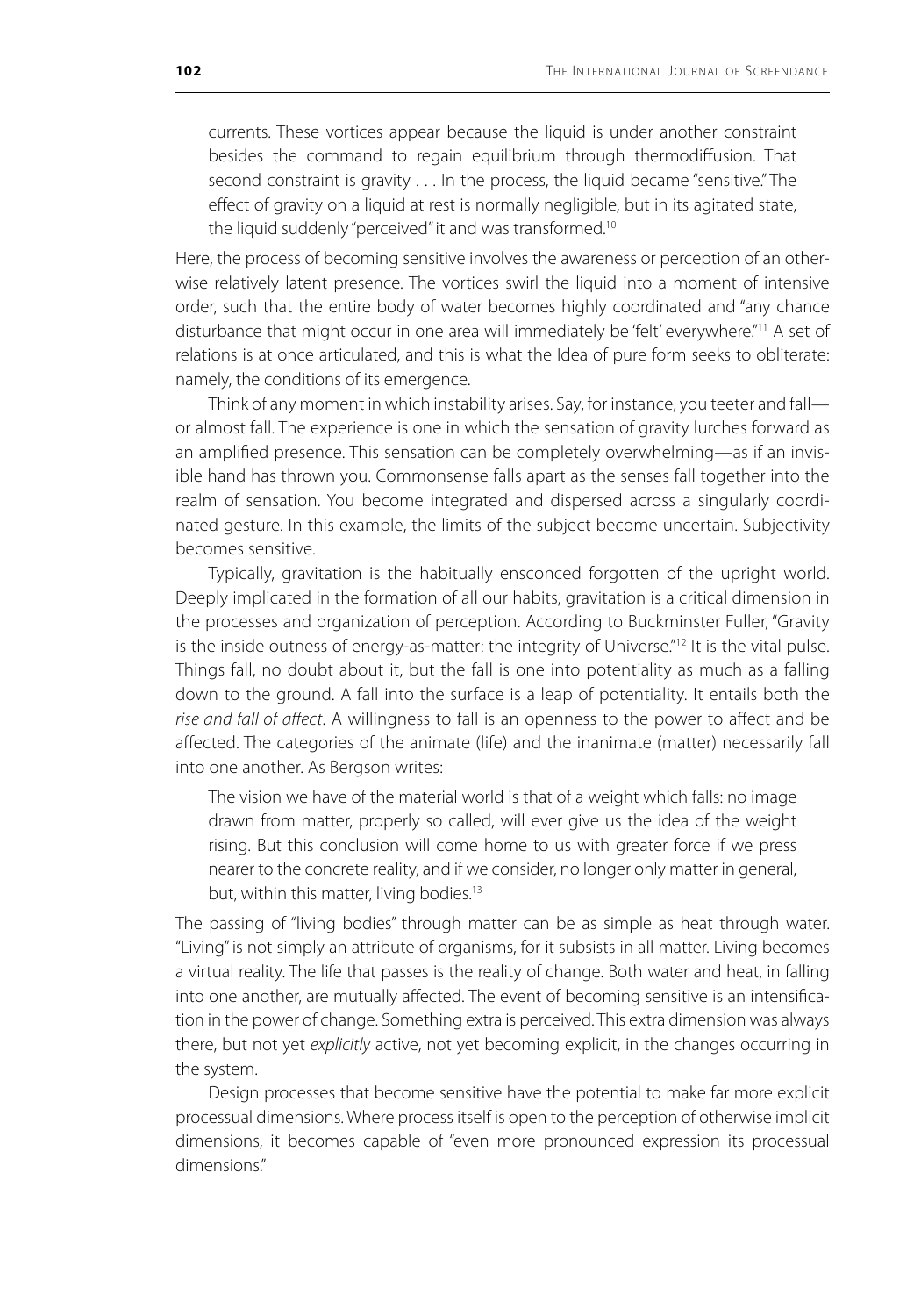## **Hypersurfacing**

Rearticulating classical divisions of architectural design is at the basis of Stephen Perrella's Hypersurface theory. As he writes: "Hypersurfaces are an interweaving and subsequent unlocking of culturally instituted dualities."<sup>14</sup> In attempting to situate the development of this theory in relation to the imperatives investigated here, the hypersurface can be twisted into a roaming verb so as to encounter the potentiality of its actions. More specifically, it becomes a useful expression of the becoming explicit of extra-dimensionality.

*Surface*, in common parlance, is generally understood as the exterior boundary of things, the outer skin of any object. In this sense, surfaces are actual, material, textural entities that are the most directly perceived and *felt* aspects of the world. They are that which we directly encounter. The surface is also taken to be something that conceals: "it was not what it appeared to be on the surface." When things surface, they become evident or apparent; they appear out of a previously concealed existence or latency. *Surfacing* is an action of becoming explicit, of becoming experientially apparent in a movement from virtuality to actuality—of becoming expressed across the limits of perception. Surfacing is the process of becoming perceptible and actual.

To be *hyper* is to be overexcited, super-stimulated, excessive, on edge. This state of intensity is a mode of over-being: an excess of being in that the processes of becoming exceed constraints to existence. Things foam at the edges.

The "hyper," when conjoined with "surface," turns up the volume on emergence: it is a becoming *more than* simply explicit, an "even more pronounced expression [of ] its processual dimensions." Between the explicit act and the myriad of potential acts, consciousness<sup>15</sup> finds its emanative expression. *Hypersurfacing* unleashes the surface into bearing witness to an even more pronounced expression of the conditions of emergence.

Hypersurfacing is an act of falling into the surface.

## **Fallibility: Tending Toward a Materiality of Affect**

In a moment of intensive rupture, such as falling, the body twists open into an extradimensionality, attaining an extensivity than renders both the "self" and the object as highly contingent. A release from absolute valuations of self and object-hood is implicit in the imperative of willingness, as Massumi suggests. Engagements with the virtual are amplified with a porosity across which an active folding out and infolding can become operational. Through a willingness to fall open, the play of the dice is admitted into the dimensions of processuality.<sup>16</sup> Chance events can enact their regenerative impulse. The release from the primacy of the human subject, fundamental to the efforts of radical empiricism, enables the potentiality of an event as an arrangement of "connectibilty." As Massumi writes, "What is virtual is the connect*ibility*: potential (the reality of change). It cannot be overemphasised that the virtual is less the connection than its -ibility."17 Similarly it must be emphasized that to "fall into the surface" is not exclusively a falling *down*, it is an opening out into the readiness of change, into a sensitivity to potentiality. This is leading to the articulation of a tendency that I will call fall*ibility*; an admittance of errant ways. Fallibility becomes an imperative of "willingness."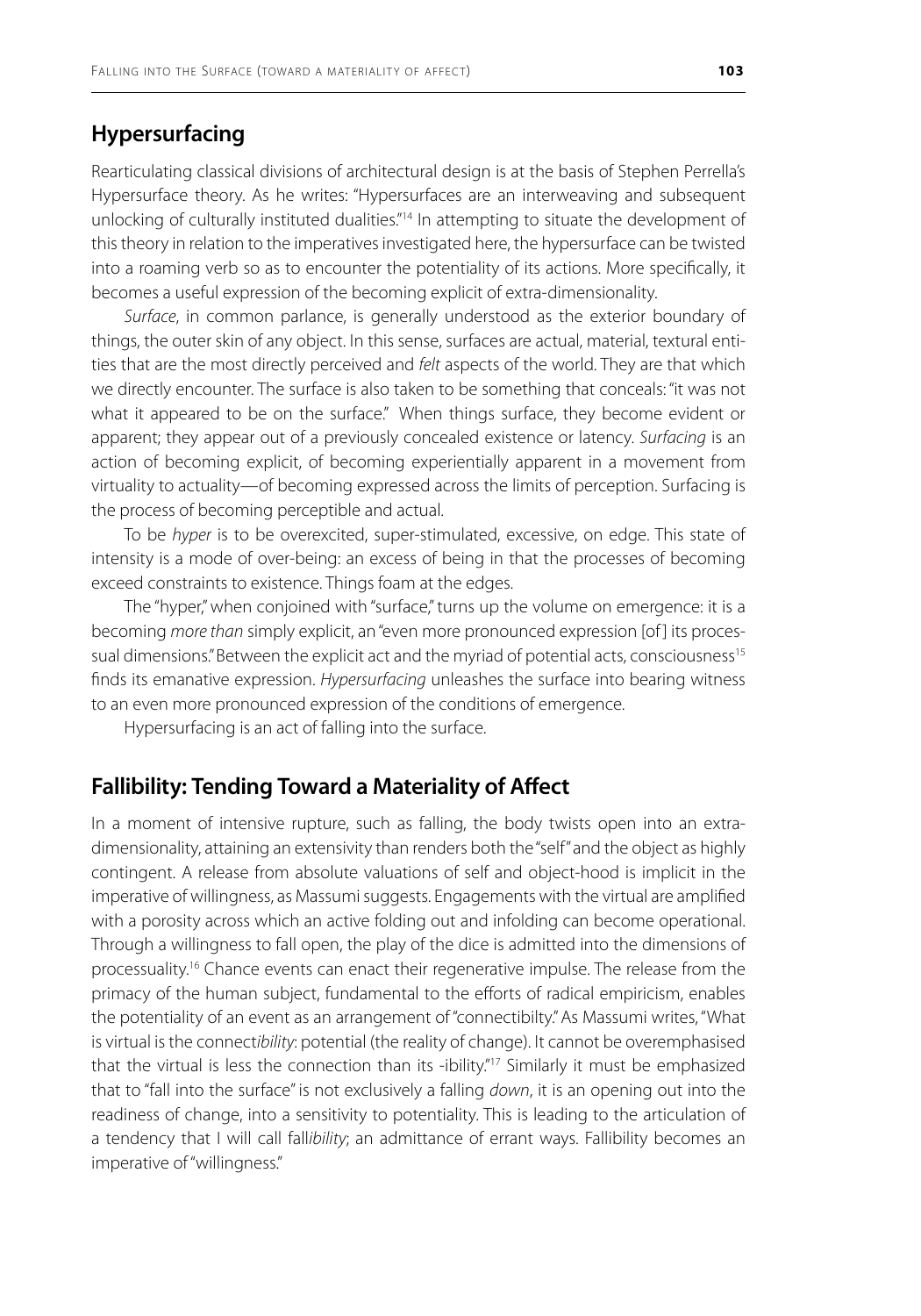A useful model for the arrangement of processes that address this imperative can be found in the wind-drawing machine of artist Cameron Robbins. This machine performs through mechanisms driven by both the speed and direction of the air. Working within certain tendencies and patterns, all the drawings produced by this quite simple machine express the specificity of their duration. Each has its own enigmatic quality. The actions of the process or mechanism are such that the ink tends to be marked out more or less within a circular outer limit. This is *more or less* the case because the machine is, in itself, sensitive enough for chance to cut in: for the intensities of forces to throw the pen into paroxysms of leaping that extend beyond the provisional limits of its less intensified paths; for rain to splatter and spread the ink; for things to go "wrong" such that the (even more) unexpected will emerge.

No attempt is made to control the environment in which the act of production takes place. Rather than enveloping the process with an authorial container, the processual engagements are granted a spontaneous dimensionality of life. That which is designed is the mechanisms of perception: the in-built receptivity that arranges and renders explicit the forces within which perception endures. The process of production is open and sensitive to the specificities and complexities of its duration. That which is made explicit is the interplay of affects in the lived experience of the mechanism "out for a walk."18

The prevailing trend in architectural practice is to establish a processual relationship in which intended or (at least partly) preconceived formal outcomes direct the paths of production. Within the wind-drawing process, this relationship becomes inverted. The process of production, within mutable limits, governs the formal outcome. In turn, form itself takes on an expanded ontology. As an expression of affects at play in the process of formation, *form takes on its* own *materiality*. Materiality is no longer subservient to the desires of a designated form.

This more expansive, durational notion of form can thereby be understood as the *materiality of affect.* As much as this materiality is of insistent virtuality, it is implicit to the actual. Form gathers an extra-dimension of expression. The vast array of impersonal forces productive of subjectivity actualizes into a consistency expressive of manifold duration. Rather than form being enmeshed with humanist models of perception, form is gathered through the engagement of potentiality.

What I am finally able to suggest is that design experimentations aiming for engagements with the virtual might depart from their current impasse of nostalgia should they turn their processual arrangements away from form and the movement of form, and instead toward processes that are themselves open and mobile. This does not mean designing morphic architecture. Rather, it involves a willingness to break out of self-perpetuating habits. Through modes of fallibility, experimentations can expand their processual dimensions and propel them into even more pronounced expressions. What then may emerge are buildings that emanate in a materiality of affect.

### **A Final Admission (A Falling Open)**

"Art does not reproduce the visible; rather, it makes visible."19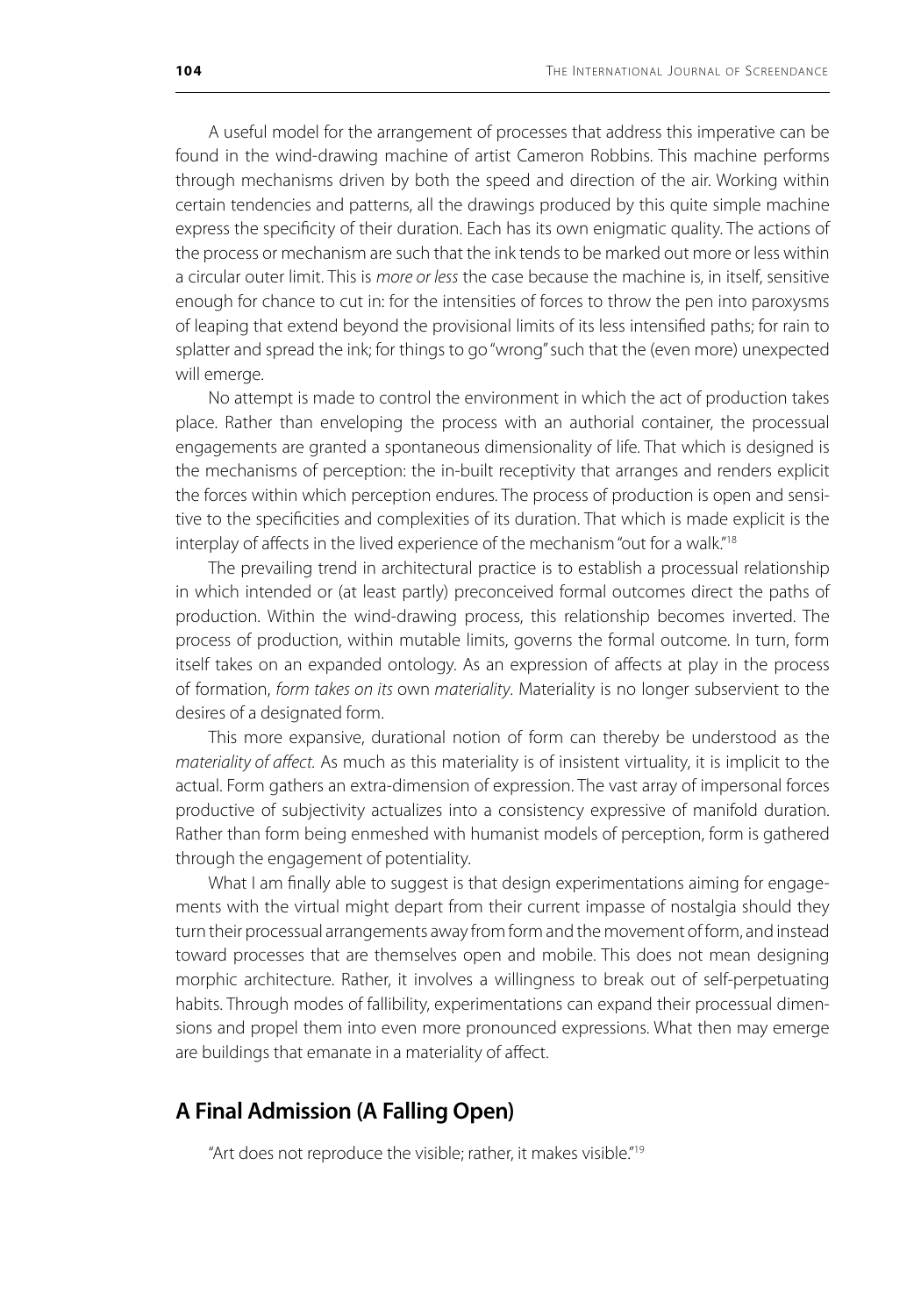A dimension of this paper is yet to be made explicit. Subsisting throughout this text is a particular event, of a certain extra-dimensional quality in itself, which took place in 1997. It is at once the connectibility of this paper and the fallibilty that underwrites it.

As part of a design studio I conducted at RMIT, Cameron Robbins accompanied my students and me on a trip to the southern most shoreline of mainland Australia. It was, perhaps needless to say, a site of wind-driven intensity. Shortly after arrival Cameron set the machine into action and we walked with the students around the cape. At one stage we reached a fence. In a clumsy attempt to climb over, I fell. In the moment of losing balance it unmistakably felt as if I was pushed . . . as if a strong, invisible hand had loomed up from behind and thrown me. In falling I lost myself; any sense of "I" was dissolved in a far greater impulsion. My surroundings collapsed; exteriority became articulated only as an antinomy of stasis. Time stretched and dissolved into an expanded flight of perplexity. It wasn't until after hitting the ground that I managed to gather a clear comprehension of the event: I had fallen. Sitting up, I faced an audience of shocked faces, their anemic hue registering the gash in my blood spurting chin. My body had become the machine through which gravity made its extra mark. Releasing me from this cast of bloodshot eyes, Cameron and the students went back to the machine to see what had been produced. They discovered that part of the mechanism had been blown over in our absence. The drawing itself was somewhat unusual (the machine having been altered with the fall) and strangely resembled an eye. Musing on the apparent simultaneity of falls, Cameron titled it *The Fall of Pia*: an exfoliation off the scaly surface of authoritarian certainty. The coincidence of the falls and the uncanny appearance of the eye produced a palpable sense of some virtual form—a becoming explicit of a materiality of affect . . . designed in a partnership perhaps with "Dionysus snickering at fate as he steals an extra turn."<sup>20</sup>

It would be easy to think of the falling in terms of genetically coded clumsiness. Instead, for reasons of an uncertain kind, I'm inclined to see it as a pure event of fallibility.

#### **References**

Bergson, Henri. *Creative Evolution* . Translated by Arthur Mitchell. New York: Dover Publications, 1998.

- \_\_\_\_\_\_. *Matter and Memory* . Translated by Nancy Margaret Paul and W. Scott Palmer. New York: Zone Books, 1991.
- Deleuze Gilles and Félix Guattari. *Anti-Oedipus: Capitalism and Schizophrenia* . Translated by Robert Hurley, Mark Seem, and Helen R. Lane. Minneapolis: University of Minnesota Press 1994.
- Fuller, Buckminster. *Synergetic: Explorations in the Geometry of Thinking* . New York: MacMillan, 1979.
- Goodchild, Philip. *Deleuze and Guattari: An Introduction to the Politics of Desire* . London: Sage Publications, 1996.
- Guattari, Félix. *Chaosmosis: An Ethico-Aesthetic Paradigm* . Translated by Paul Bains and Julian Pefanis. Sydney: Power Institute, 1995.
- Paul Klee. "Creative Credo." 1920. In *The Inward Vision: Watercolours, Drawings and Writings* by Paul Klee. Translated by Norbert Guterman. New York: Abrams, 1959.
- Massumi, Brian. *A User's Guide to Capitalism and Schizophrenia: Deviations from Deleuze and Guattari*. Cambridge, Mass.: The MIT Press, 1992.
- \_\_\_\_\_\_ ."Sensing the Virtual, Building the Insensible." *Architectural Design: Hypersurface Architecture* 68.5/6 (1998): 22–23.
- Perrella, Stephen. "Hypersurface Theory: Architecture><Culture." *Architectural Design: Hypersurface Architecture* 68.5/6 (1998): 6–15.